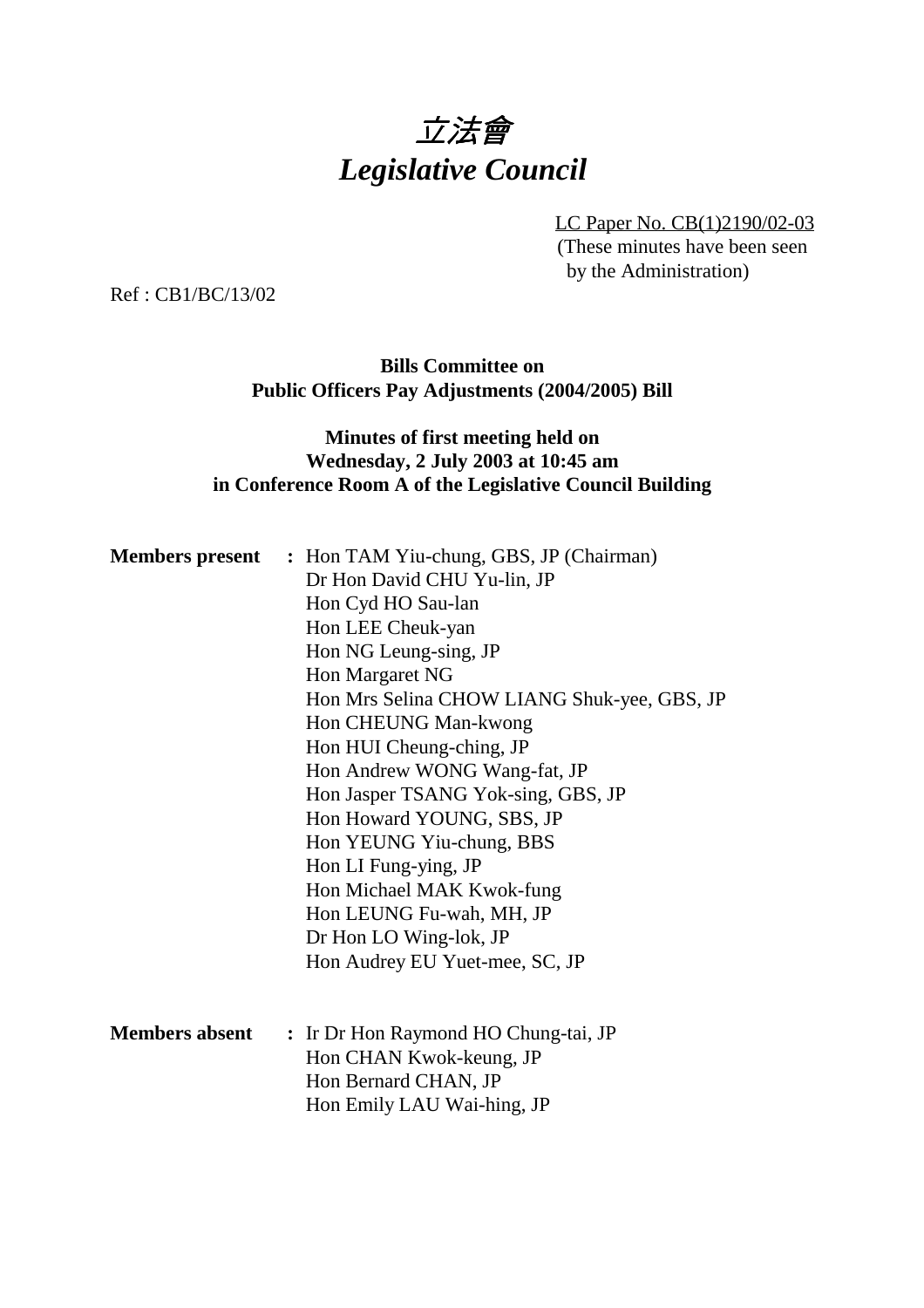| <b>Public officers</b><br>attending           | : Mrs Jessie TING, JP<br>Deputy Secretary for the Civil Service (2)                  |
|-----------------------------------------------|--------------------------------------------------------------------------------------|
|                                               | Mr Ian WINGFIELD, GBS, JP<br>Law Officer<br>Department of Justice                    |
|                                               | Mr David MORRIS<br>Deputy Law Draftsman<br>Department of Justice                     |
|                                               | Mr Eddie MAK<br>Principal Assistant Secretary for the Civil Service<br>(Pay & Leave) |
|                                               | <b>Ms Betty CHEUNG</b><br><b>Senior Government Counsel</b><br>Department of Justice  |
| <b>Clerk in attendance:</b> Miss Salumi CHAN  | Chief Assistant Secretary (1)5                                                       |
| <b>Staff in attendance : Miss Kitty CHENG</b> | <b>Assistant Legal Adviser 5</b>                                                     |
|                                               | Ms Rosalind MA<br>Senior Assistant Secretary (1)8                                    |

## **I. Election of Chairman**

Mr TAM Yiu-chung was elected Chairman of the Bills Committee.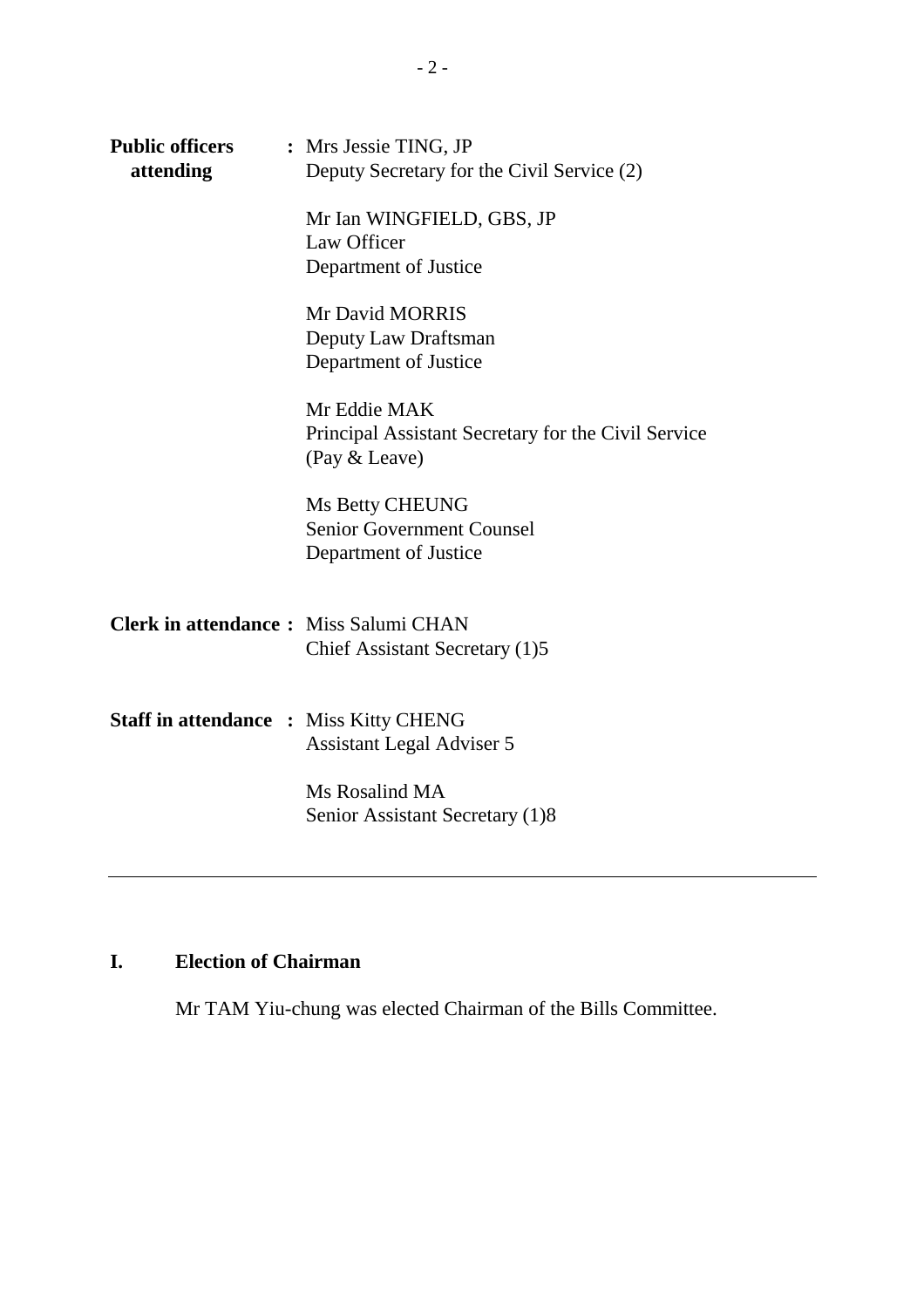| II. | <b>Meeting with the Administration</b><br>(LC Paper No. CB(3)648/02-03       |                 | The Bill                                                                                                                                                                            |
|-----|------------------------------------------------------------------------------|-----------------|-------------------------------------------------------------------------------------------------------------------------------------------------------------------------------------|
|     | Ref: CSB CR PG/4-085-001/33                                                  |                 | The Legislative Council Brief on<br><b>Officers</b><br>"Public<br>Pay<br>Adjustments (2004/2005) Bill"<br>issued by the Civil Service<br>Bureau on 8 April 2003                     |
|     | Ref: CSB CR PG/4-085-001/33                                                  |                 | The Legislative Council Brief on<br>"Public<br>Officers<br>Pay<br>Adjustments (2004/2005) Bill"<br>issued by the Civil Service<br>Bureau on 13 May 2003                             |
|     | LC Paper No. LS 111/02-03                                                    |                 | The Legal Service<br>Division<br>Report                                                                                                                                             |
|     | LC Paper No. $CB(1)2116/02-03(01)$                                           |                 | Background brief prepared by<br>Council<br>the<br>Legislative<br>Secretariat                                                                                                        |
|     | LC Paper No. CB(1)2116/02-03(02)                                             |                 | Letter dated 20 June 2003 from<br>the Assistant Legal Adviser to<br>the Administration                                                                                              |
|     | LC Paper No. CB(1)2116/02-03(03)                                             | $\qquad \qquad$ | A comparison table on the<br>provisions of the Bill and the<br>provisions of the Public Officers<br>Pay Adjustment Ordinance<br>(Cap. 574) provided<br>by<br>the<br>Administration) |
| 2.  | The Bills Committee deliberated (Index of proceedings attached at Appendix). |                 |                                                                                                                                                                                     |

Follow-up actions to be taken by the Administration

- Admin 3. At the request of the Bills Committee, the Administration agreed to take the following actions:
	- (a) To provide a paper on how the pay reduction decision would apply to different categories of public officers who were not civil servants or ICAC officers; and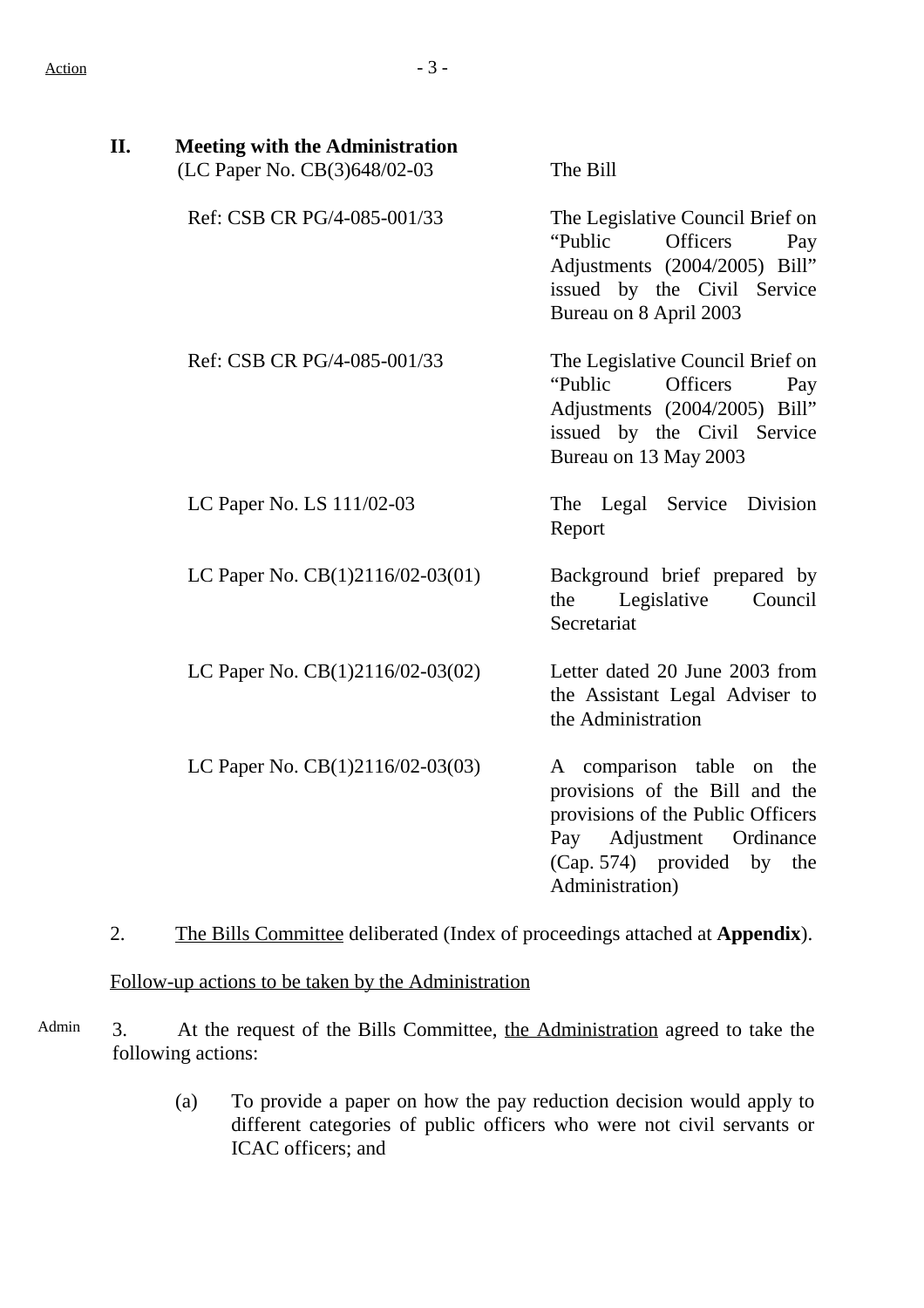(b) To provide a paper on the impact of the pay reduction decision on civil servants on delinked starting salary, highlighting the difference between those who were offered appointment before 26 February 2003 and those who were offered appointment from that date and illustrating with examples.

#### Follow-up action to be taken by the Assistant Legal Adviser

ALA5 4. At the request of the Bills Committee, Assistant Legal Adviser 5 agreed to provide a paper on the legal implications of clause 14 on future civil service pay adjustments.

#### Arrangements for next meeting

5. The Bills Committee agreed that the next meeting be held on Wednesday, 17 September 2003 at 10:45 am to receive deputations and meet with the Administration.

6. The Bills Committee also agreed that in line with the practice adopted by the Bills Committee on Public Officers Pay Adjustment Bill last year, the following organizations would be invited to attend the next meeting and to provide the Bills Committee with written submissions:

- (a) staff side of the four central consultative councils and major civil service unions;
- (b) Law Society of Hong Kong;
- (c) Hong Kong Bar Association; and
- (d) staff unions of subvented organizations to be proposed by members.

(*Post-meeting note*: As directed by the Chairman, the next meeting of the Bills Committee was re-scheduled to 17 September 2003 at 2:30 pm.)

#### **II. Any other business**

7. There being no other business, the meeting ended at 11:45 am.

Council Business Division 1 Legislative Council Secretariat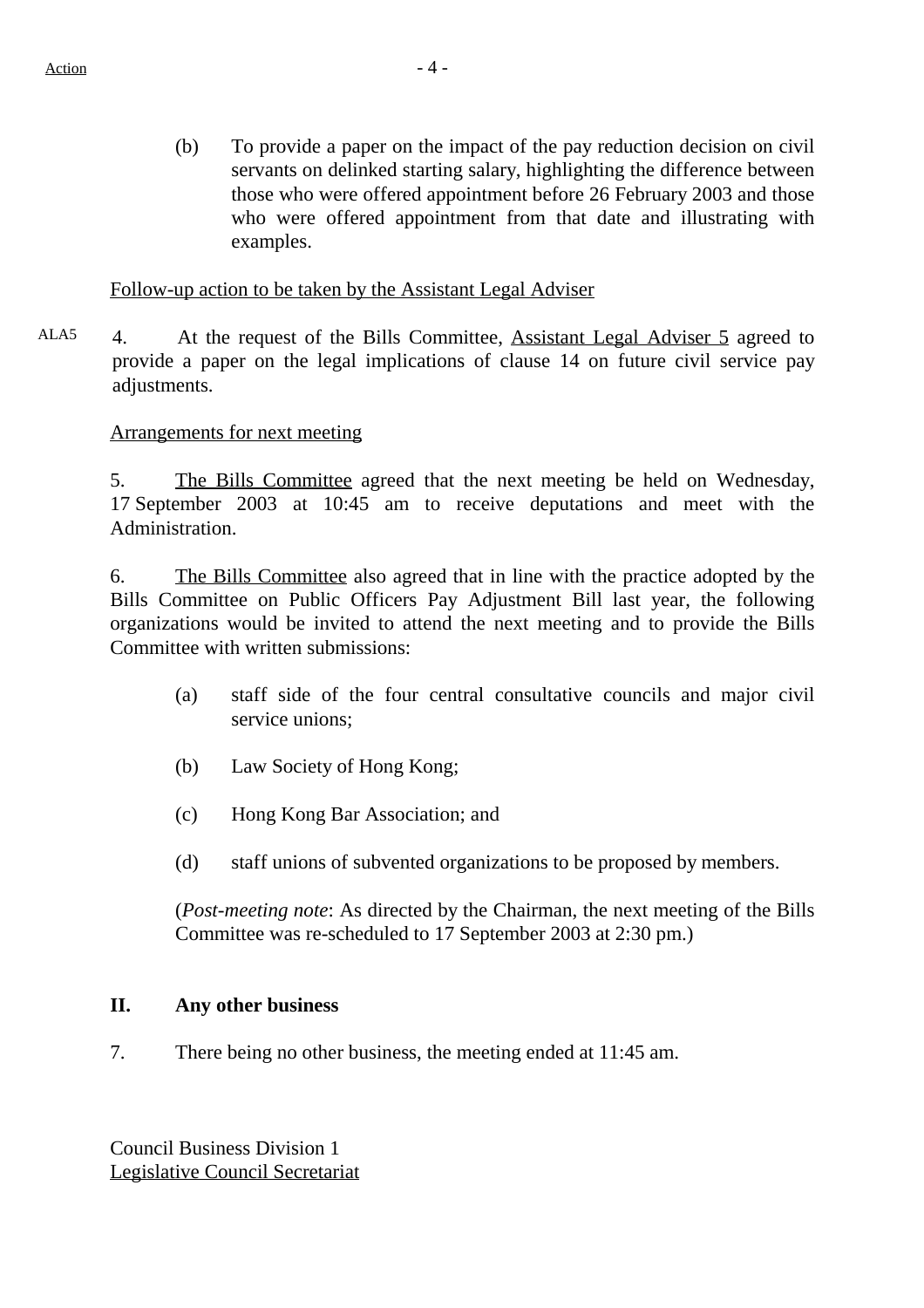10 July 2003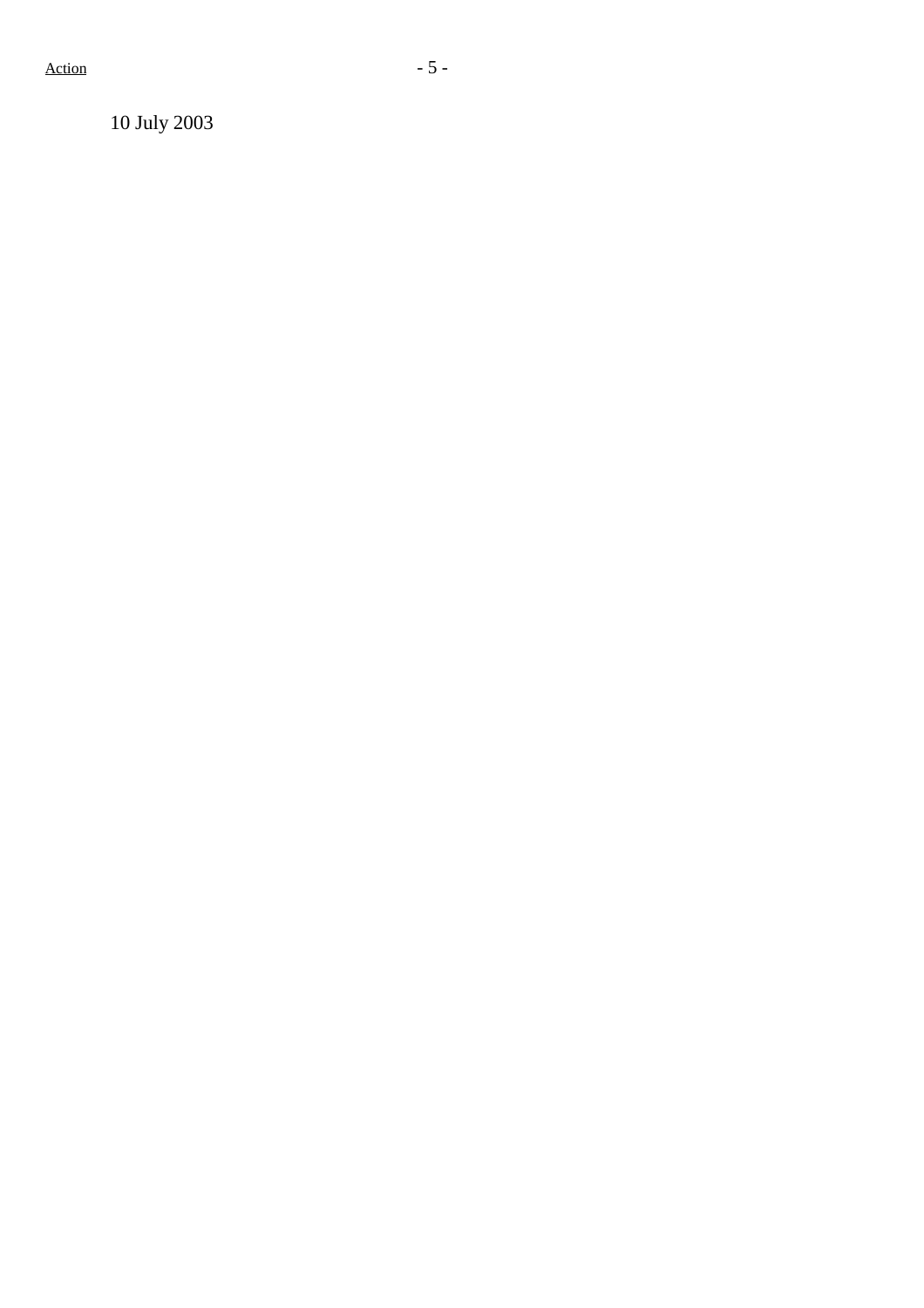## **Appendix**

### **Proceedings of the first meeting of the Bills Committee on Public Officers Pay Adjustments (2004/2005) Bill on Wednesday, 2 July 2003 at 10:45 am in Conference Room A of the Legislative Council Building**

| <b>Time</b>   | <b>Speaker</b>                                          | Subject(s)                                                                                                                                                                                                                                                                                                     | <b>Action</b><br>required |
|---------------|---------------------------------------------------------|----------------------------------------------------------------------------------------------------------------------------------------------------------------------------------------------------------------------------------------------------------------------------------------------------------------|---------------------------|
| 000000-000050 | Dr David CHU<br>Mr HUI Cheung-ching<br>Mr NG Leung-sing | <b>Election of Chairman</b>                                                                                                                                                                                                                                                                                    |                           |
| 000051-000329 | Chairman                                                | Opening remarks                                                                                                                                                                                                                                                                                                |                           |
| 000330-000930 | Administration                                          | Briefing by the Administration                                                                                                                                                                                                                                                                                 |                           |
| 000931-001903 | Mr Michael MAK<br>Administration                        | The<br>(a)<br>need<br>and<br>appropriateness<br>of<br>implementing civil service<br>reduction<br>pay<br>by<br>legislation<br>Extent<br>(b)<br>and<br>implementation dates of<br>the pay reduction                                                                                                              |                           |
| 001904-002326 | Mr Michael MAK<br>Administration                        | Staff consultation conducted<br>by the Administration before<br>making the pay<br>reduction<br>decision                                                                                                                                                                                                        |                           |
| 002327-002703 | Miss Margaret NG<br>Administration                      | Justifications for introducing a<br>piece of one-off legislation to<br>implement the pay reduction<br>decision instead of a general<br>enabling legislation on civil<br>service<br>adjustment<br>pay<br>mechanism, providing the legal<br>framework for implementing<br>upward and downward pay<br>adjustments |                           |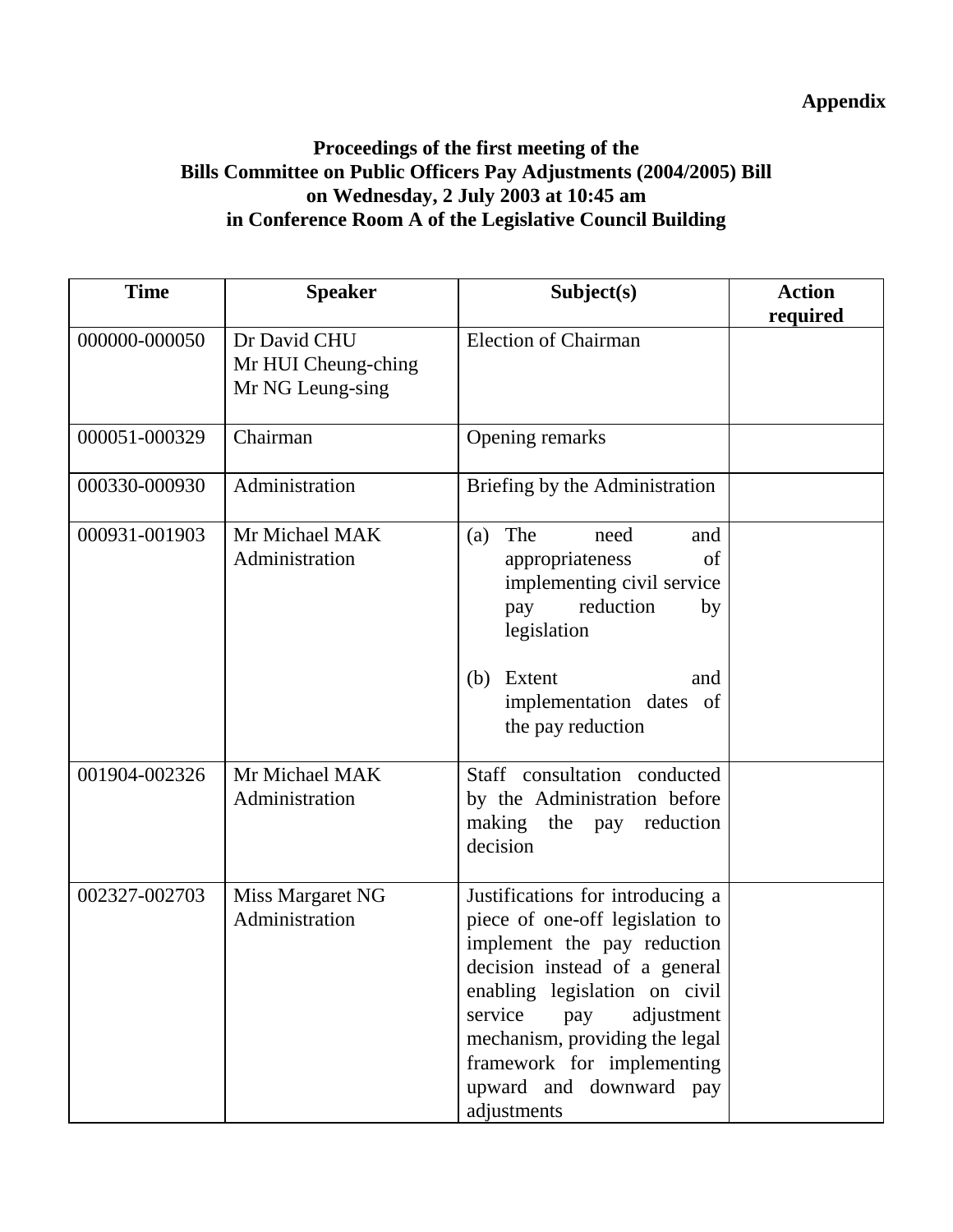| <b>Time</b>   | <b>Speaker</b>                                                              | Subject(s)                                                                                                                                                                                                                                                 |                                                                                                                              |
|---------------|-----------------------------------------------------------------------------|------------------------------------------------------------------------------------------------------------------------------------------------------------------------------------------------------------------------------------------------------------|------------------------------------------------------------------------------------------------------------------------------|
| 002704-003129 | Miss Margaret NG                                                            | The Administration's planned                                                                                                                                                                                                                               |                                                                                                                              |
|               | Administration                                                              | schedule for introducing the<br>general enabling legislation on<br>civil service pay adjustment<br>mechanism                                                                                                                                               |                                                                                                                              |
| 003130-003758 | Ms Cyd HO<br><b>Assistant Legal Adviser 5</b><br>Administration<br>Chairman | Implication of clause 14 on<br>future<br>civil<br>service<br>pay<br>adjustments                                                                                                                                                                            | Assistant<br>Legal<br>Adviser<br>5<br>to<br>provide<br>the<br>required<br>information<br>under paragraph<br>4 of the minutes |
| 003759-004814 | Ms LI Fung-ying<br>Administration                                           | of<br>the<br>Impact<br>(a)<br>pay<br>public<br>reduction<br>on<br>officers<br>who<br>were not<br>or ICAC<br>civil servants<br>officers<br>Implementation of the pay<br>(b)<br>reduction<br>for<br>civil<br>delinked<br>servants<br>on<br>starting salaries | Administration<br>to provide the<br>required<br>information<br>under paragraph<br>$3(a)$ and (b) of<br>the minutes           |
| 004815-005410 | Chairman<br>Mr LEUNG Fu-wah<br>Mr Michael MAK                               | (a) Legislative timetable<br>(b) Meeting with deputations<br>and invitation of written<br>submissions                                                                                                                                                      |                                                                                                                              |